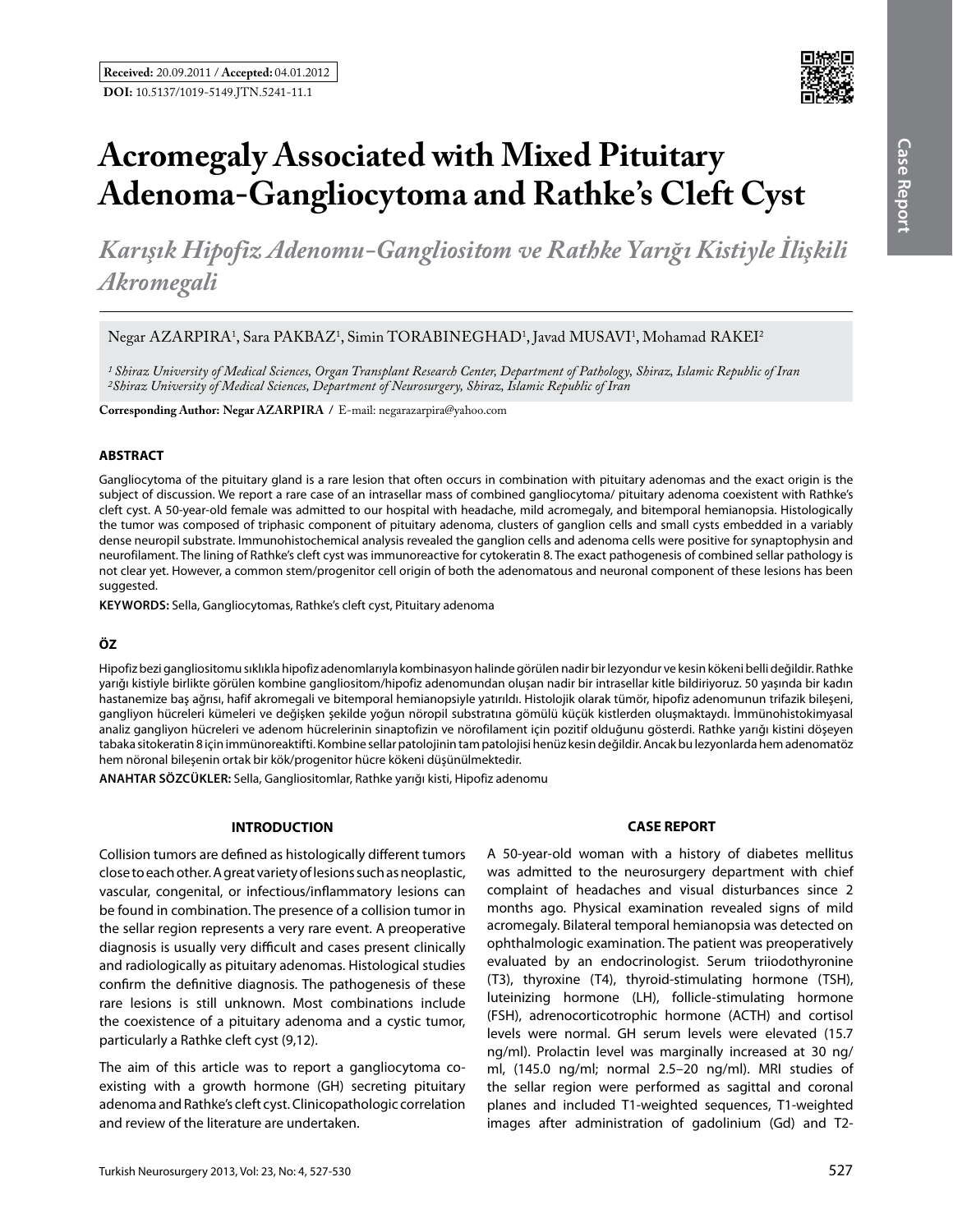weighted images. The images showed an intrasellar mass and the lesion enhanced after Gd administration (Figure 1). A clinical diagnosis of pituitary adenoma was made and she was operated via the transsphenoidal approach. Loss of the inhibitory effect of hypothalamic dopamine release due to tumoral "stalk effect" was suggested as an etiology of mild increased of prolactin level. After the operation, the patient's serum PRL level returned to normal (7.6 ng/ml).

Histologically, the sellar tumor was composed of three different parts. Pituitary adenoma, the major component, was composed of small cells with ovoid nuclei (Figure 2A,B). In the gangliocytoma, neuronal component with areas of abundant neurofibrillary background containing isolated or small clusters of ganglion cells were identified. Ganglion cells were defined as large cells with glassy cytoplasm and single or double nuclei with prominent nucleoli (Figure 3). Rathke's cleft cyst with single cell lining that contains colloidal material was also present. The cyst was lined by ciliated and/or cuboidal epithelial cells. No squamous epithelium was identified. Few psammomatous calcifications were present in stroma. There were no features suggesting aggressive behavior. Both ganglion cells and adenoma cells were immunoreactive for synaptophysin and neurofilament (Figure 4,5). Rathke's cleft cyst cell lining was immunoreactive for keratin 8 (Figure 6). The final diagnosis is mixed pituitary adenoma-gangliocytoma with Rathke's cleft cyst.

# **DISCUSSION**

To our knowledge, our case is the first report of gangliocytoma co-existing with GH-producing pituitary adenoma and Rathke's cleft cyst.



**Figure 1:** Coronal T1-weighted MRI showing a sellar mass.



**Figure 2A, B:** Rathke's cleft cyst with single cell lining contains colloidal material. The surrounded tissue corresponds to pituitary adenoma /gangliocytoma ( $H&E \times 200$ ).



**Figure 3:** Gangliocytoma admixed with pituitary adenoma. The gangliocytic component contains large ganglion cells with abundant cytoplasm and prominent nuclei. (H&E  $\times$  400).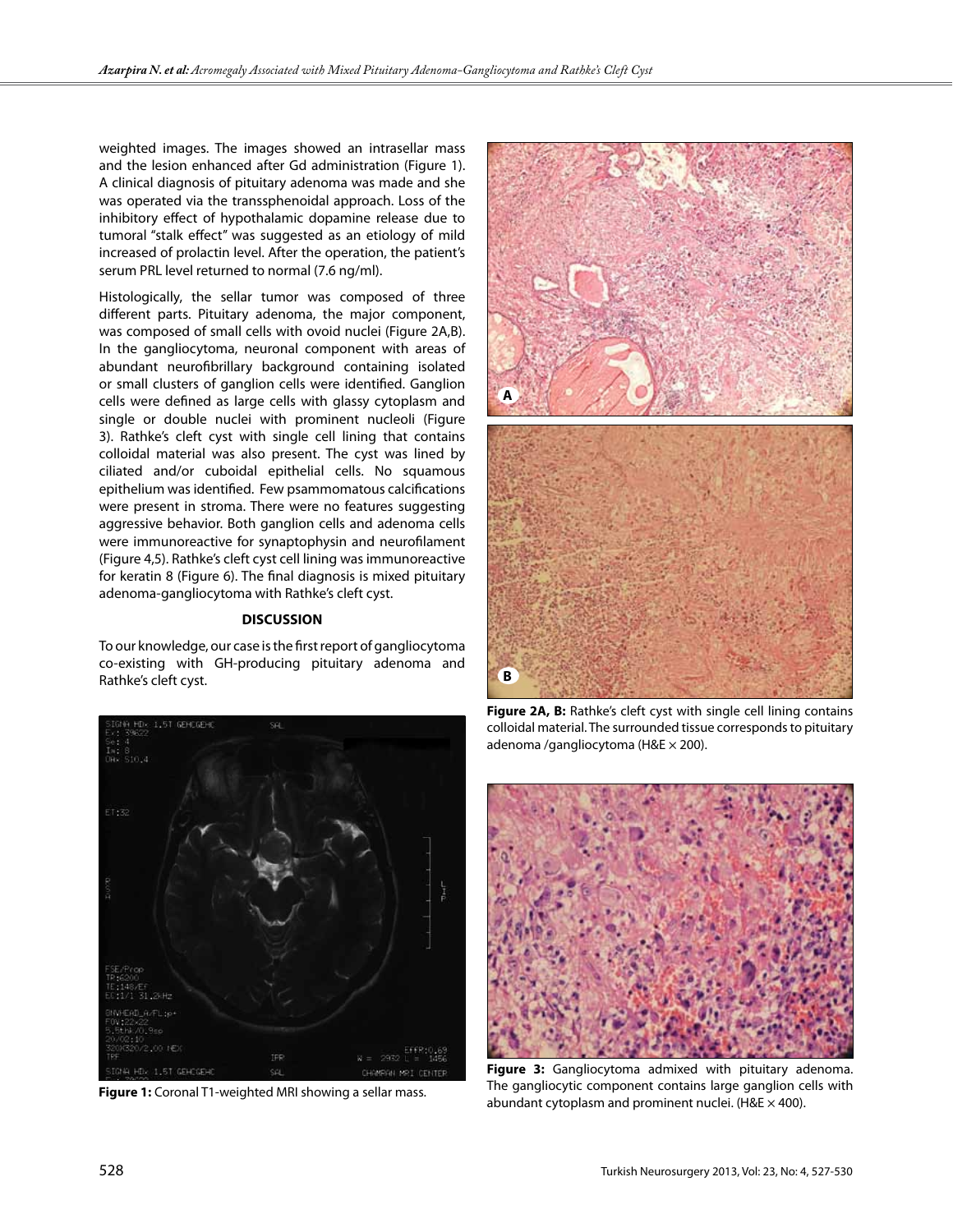

**Figure 4:** Synaptophysin immunostaining was observed both in the ganglions as well as adenoma cells (IHC  $\times$  400).



**Figure 5:** NF staining was positive in ganglion cells as well as intermingled adenoma cells (arrow) and fibrillary substrates  $(IIIC \times 400).$ 



**Figure 6:** Rathke's cleft cyst with single low cuboidal cell lining immunoreactive for keratin 8. The surrounded tissue corresponds to gangliocytoma. (IHC  $\times$  400).

To our knowledge, approximately less than 80 cases of pituitary adenomas containing ganglions have been reported (9,11,12). The other synonyms are mixed pituitary adenomagangliocytoma, gangliocytoma with pituitary adenoma, pituitary adenoma with neuronal metaplasia (gangliocytoma), and pituitary adenoma with neuronal choristoma (PANCH). The majority of patients was females and preoperatively diagnosed as pituitary adenoma (1,7,8,13,14,17,19,21,223,24). Few cases reported with symptoms of Cushing's disease or excessive PRL secretion (2,8, 15,20,24).

A number of reports of Rathke's cleft cysts coexisting with pituitary adenomas have been also published in English literature (4,7,16,18, 22) , that the majority of them were prolactinomas (15). A smaller number were GH-secreting (5,17,21), corticotrophic (4), or nonfunctional adenoma (10). A mixed gangliocytoma-adenoma with ependymal component was also reported; which clinically presented with acromegaly and menstrual problems (25).

The tumor cells in pituitary adenomas have monoclonal nature. Molecular genetic alteration as either over- or underexpressed oncogenes, such as gsp, pituitary tumortransforming gene, p16 and the Gadd45y has been shown to participate in adenoma formation (3,16).

Gangliocytomas are rare tumors with unknown histogenesis (12). Rathke's cleft cyst seems to be arising from remnants of Rathke's pouch (4,5,16,18,22). The anterior and posterior walls of the pouch form the anterior and intermediate lobes of the pituitary gland. Normally obliteration of the duct occurs. If the lumen is not obliterated, a cyst forms between the anterior and posterior lobes of the pituitary (5,16).

Several interesting hypotheses have been suggested to explain the histogenesis of different lesions in the sella. One theory suggested that abnormal migration of hypothalamic neurons within the adenohypophysial parenchyma was happen during the early phase of embryogenesis and pituitary adenoma developed with a preexisting neuronal choristoma (9). Another theory believed that an endocrine or paracrine stimulation of adenohypophysial cells by pituitary hormone- releasing hypothalamic hormones, which locally produced by ganglion cells of the neuronal component was responsible for pituitary adenoma formation (14). The third theory explained that the ganglion component originated from the neural differentiation of a preexisting pituitary adenoma (20). Towfighi et al. suggested that both neuronal and adenohypophysial cells originate from the same embryonal pituitary cell rests, showing intermediate features between neuronal and adenohypophysial elements (24).

The adult pituitary gland like other organs contains stem/ progenitor cell population (7). Kontogeorgos et al. (11) suggested that both neuronal and adenohypophysial components comes from uncommitted stem/progenitor cells that capable of multidirectional differentiation.

#### **CONCLUSION**

Collision sellar lesions in a patient operated for a pituitary